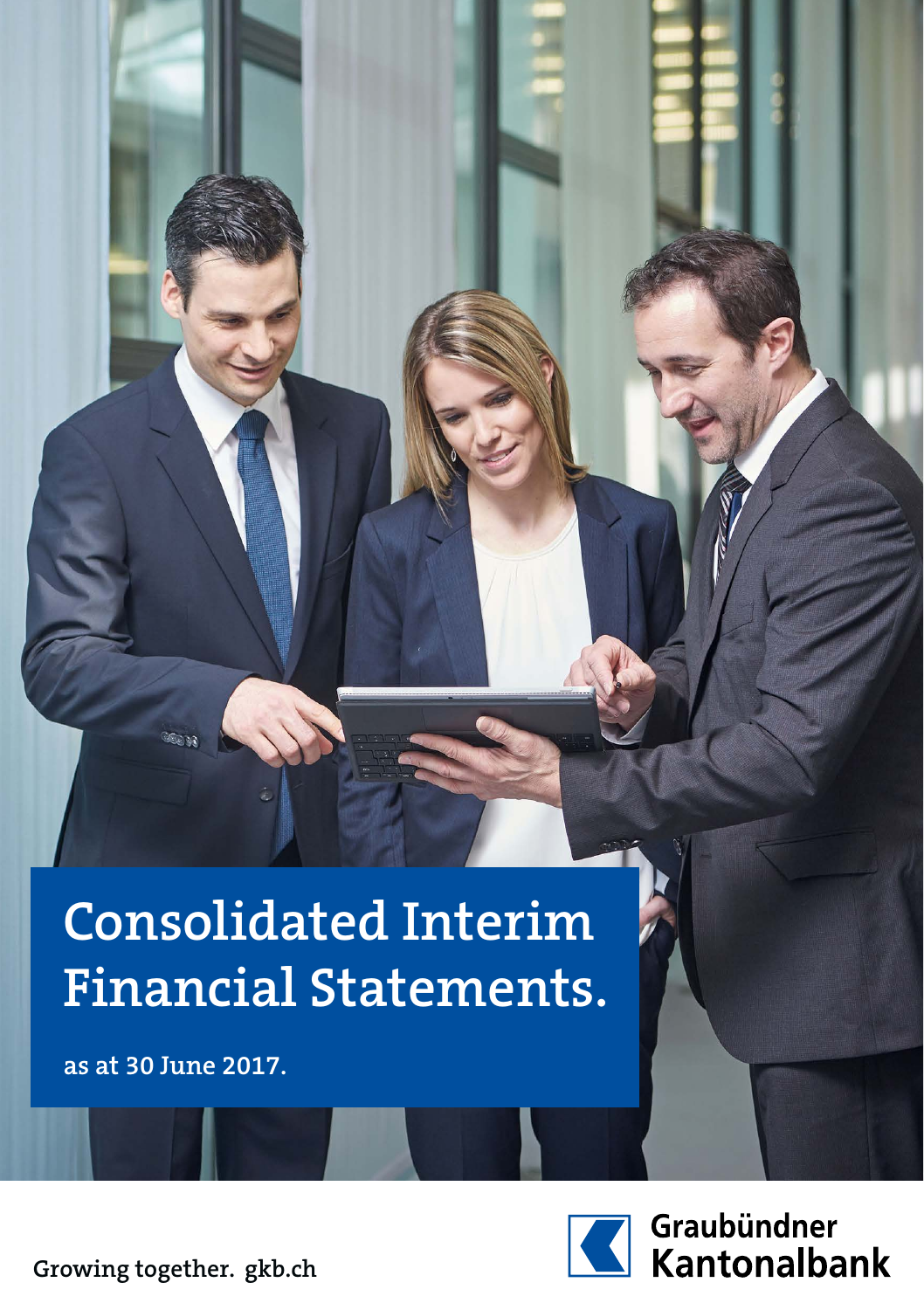Group Key Figures. (Half-yearly figures are not audited.)

|                                                                                        | 30.06.2017        | 31.12.2016                                 |            |
|----------------------------------------------------------------------------------------|-------------------|--------------------------------------------|------------|
| Balance sheet/Off-balance-sheet                                                        | in CHF<br>million | in CHF<br>million                          | $+/-$ in % |
| Client assets 1)                                                                       | 28,837            | 27,878                                     | $+3.4$     |
| Loans to clients                                                                       | 18,568            | 18,046                                     | $+2.9$     |
| Own funds 2)                                                                           | 2,439             | 2,429                                      | $+0.4$     |
| Headcount                                                                              | 30.06.2017        | 31.12.2016                                 | $+/-$ in % |
| FTEs (adjusted for part-time positions, apprenticeships at $50\%$ )                    | 747.6             | 765.3                                      | $-2.3$     |
| Income statement                                                                       | 1st half 2017     | 1st half 2016<br>in CHF 1,000 in CHF 1,000 | $+/- in %$ |
| Operating income                                                                       | 197,767           | 178,038                                    | $+11.1$    |
| Operating expenses                                                                     | 84,167            | 83,695                                     | $+0.6$     |
| Operating result                                                                       | 105,420           | 91,680                                     | $+15.0$    |
| Profit before allocation to reserves without minority interests                        | 106,114           | 98,087                                     | $+8.2$     |
| Group profit                                                                           | 98,663            | 90,350                                     | $+9.2$     |
| <b>Key figures</b>                                                                     |                   | 1st half 2017 1st half 2016                | $+/- in %$ |
| Net new money 1)                                                                       | 167,037           | 178,404                                    | $-6.4$     |
| Operating expense/Operating income<br>without value adjustments interest rates (CIR I) | 44.9%             | 47.7%                                      | $-5.9$     |
| Operating expense incl. depreciation/operating income (CIR II) 3)                      | 47.1%             | 49.9%                                      | $-5.5$     |
| Return on equity (ROE) 2) 4)                                                           | 8.9%              | 8.5%                                       | $+4.7$     |
| Own funds $2$ /PC                                                                      | 977.9             | 943.5                                      | $+3.7$     |
| Leverage Ratio                                                                         | 9.0%              | 9.2%                                       | $-1.9$     |
| Return on equity (ROE) on own funds target of $14.5\%$ CET-1-ratio                     | 11.5%             | 10.9%                                      | $+5.6$     |
| Excess capital (basis: 8%/CH standard)                                                 | 130.2%            | 129.6%                                     | $+0.5$     |
| Core capital ratio (CET-1-ratio/Tier-1-ratio)                                          | 18.4%             | 18.4%                                      | $+0.3$     |
|                                                                                        |                   |                                            |            |

1) Client funds, client deposits and fiduciary investments incl. client assets with account and custody account management at third-party banks (incl. double counting); from 2012 without cash management positions

2) Equity before the appropriation of profits without minority interests

3) without value adjustments interest rates; depreciation excl. goodwill depreciation

4) Basis: profit before allocation to reserves without minority interests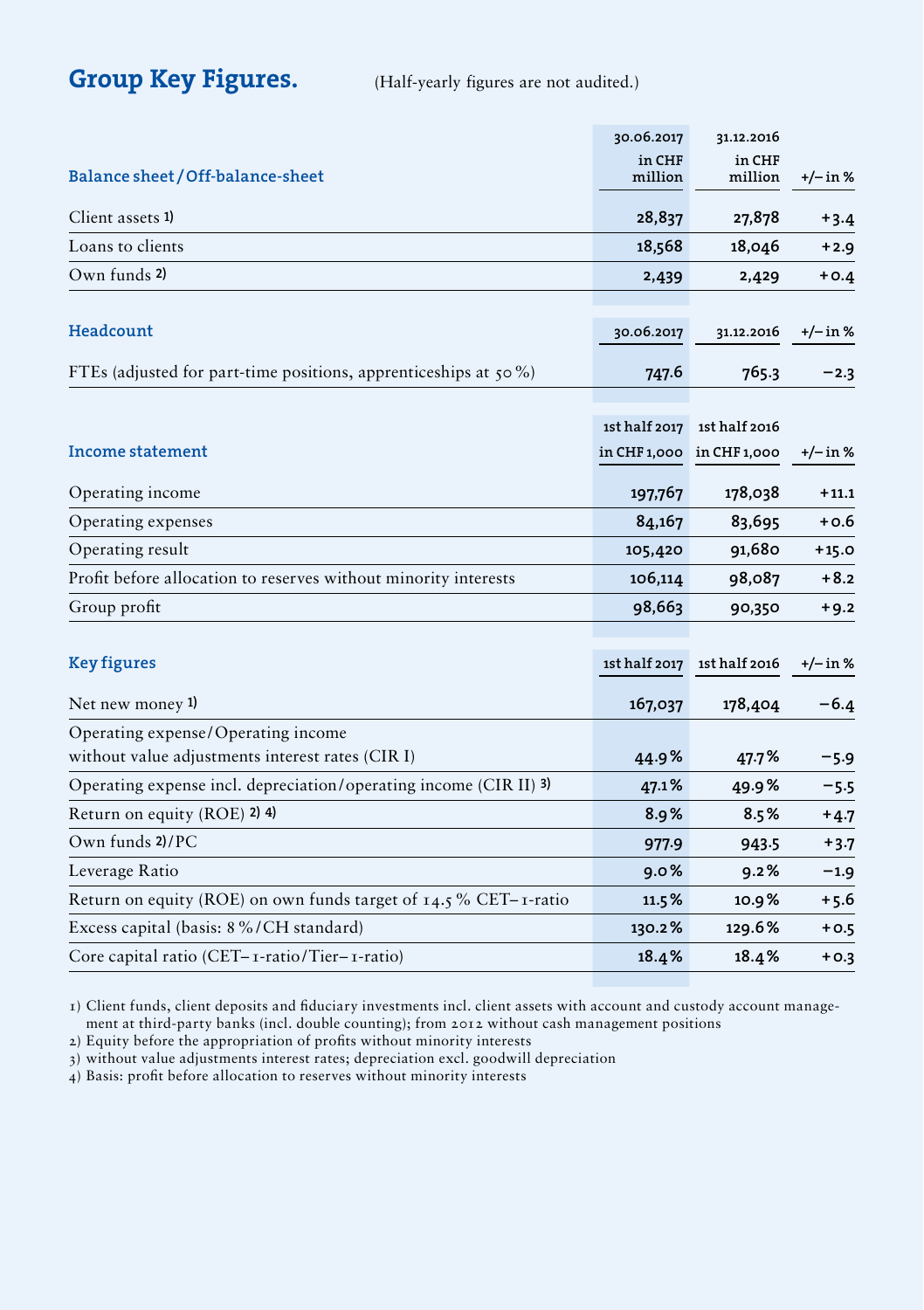## Half-Year and Management Report – Substantial earnings growth.



Peter Fanconi Chairman

Alois Vinzens **CEO** 

Group profit at Graubündner Kantonalbank (GKB) rose in the first half of 2017 by a robust 9.2 percent in year-on-year terms. All earnings groups recorded positive growth. The excellent risk result on the lending side of the business made a significant contribution to earnings. Costs were kept stable, and the cost/income ratio sank to 47.1%. The earnings forecast for the year as a whole has been raised.

The strategic measures and initiatives introduced in recent years are bearing fruit. Graubündner Kantonalbank's successfully launched new equity and bond funds have further strengthened its profitability as well as its positioning in the investment sector. The same is true of the value added parameter. GKB saw growth in all earnings components, without neglecting the cost management side.

#### Position strengthened on the client side of the business

Client lending rose by CHF 521.9 million (+2.9%), CHF +468.9 million of which can be attributed to mortgages. Mortgage growth in the domestic market contributed +1.2% towards the strong growth of 3.0%. Client assets (CHF +959.6 million / +3.4%) rose on account of successful acquisition activities (new money: CHF +167.0 million) as well as a strong investment performance.

#### Operating income rose by +11.1%

The prior-year result as well as the budget were exceeded in respect of all earnings components. Operating income increased by 11.1% to reach CHF 197.8 million.

#### Excellent risk result raises net interest earnings by +7.6%

Net earnings from interest-related business rose by 7.6% year-on-year to reach CHF 131.0 million (CHF +9.3 million). The performance of risk positions enabled the reversal of value adjustments of CHF 10.3 million (prior-year period: CHF 2.6 million), which had a positive impact on interest earnings. The low ratio of non-performing loans (0.22%) underscores the quality of the loan portfolio. Gross interest earnings rose by +1.3%.

#### Exploiting the favourable capital markets

Income from commission and service activities rose by  $4.3\%$  to CHF  $46.5$  million (CHF  $+1.9$  million) thanks to the positive performance of stock markets, the contribution made by **Privatbank Bellerive AG**, the introduction of the GKB consultancy mandate as well as the launch of in-house investment funds.

#### Earnings contribution from Albin Kistler AG

An increase in securities transactions denominated in foreign currencies had a positive impact on currency earnings and consequently income from trading activities (+28.2%). In addition to mandate clients, consultancy clients also contributed towards the rise in earnings. Other ordinary earnings (CHF +6.2 million) rose due to the realisation of hidden reserves on financial investments in the form of securities as well as income from the 25% stake in Albin Kistler AG (equity consolidation).

#### Further rise in productivity

Operating expenses, including the state guarantee contribution remained mostly stable (+0.6% / CHF +0.5 million) relative to the previous year. The rise in earnings boosted the cost/income ratio II to 47.1% (-2.8% points), corresponding to an exceptionally high productivity parameter relative to other operators in the sector. Personnel expenses (-0.4% / CHF -0.2 million) declined. The cost of materials includes additional budgeted costs triggered by the digitisation offensive. Settlement of the state guarantee, which is calculated on the basis of the own funds requirement, increased by 3.9% to CHF 1.5 million.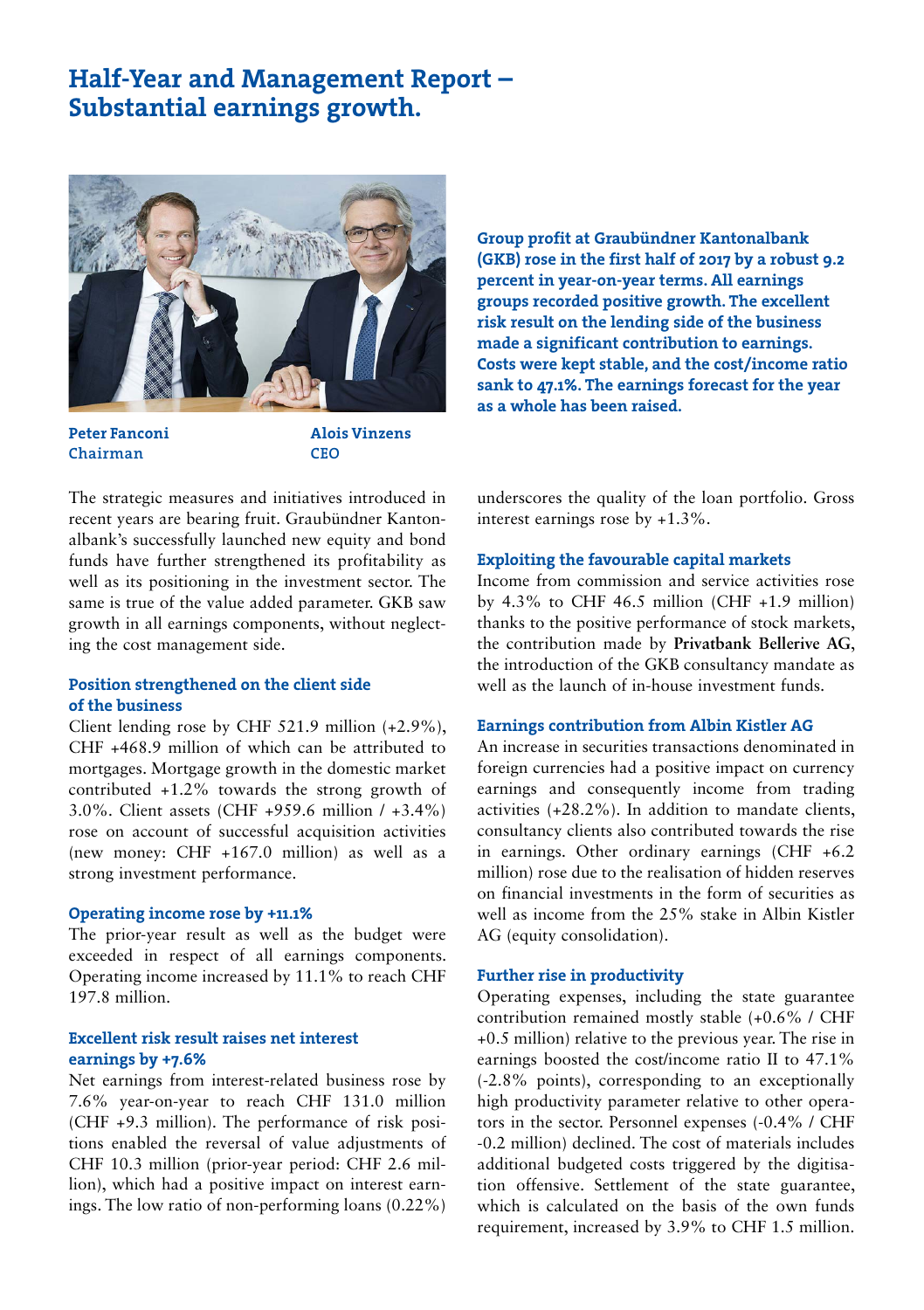#### Significant rise in operating income and group profit

Operating income (CHF 105.4 million) rose by 15.0%. Earnings growth in combination with the aforementioned cost management explains the strong profit statement. Provisions (CHF 1.4 million) reduced the result only marginally. Depreciation (CHF 6.8 million) included the amortisation of goodwill on the investment in Albin Kistler AG. Group profit rose to CHF 98.7 million (+9.2%). With a return on equity of 8.9%, profitability comfortably exceeded the strategic minimum objective.

#### Above-average capital base

GKB reported shareholders' equity (including non-controlling interests) of CHF 2,455.7 million for the first half of 2017. With a core capital ratio (CET 1) of 18.4%, it remains one of the best-capitalised banks. This is also confirmed by the very high leverage ratio of 9.0%.

#### Outlook – 2017 will strongly outperform the previous year

The excellent first-half result means the formulated outlook for 2017 can be raised. The bank is now expecting operating income to reach CHF 178 to CHF 183 million, and earnings per share of CHF 73.00. The growth objective for client lending has been raised to CHF +675 million.

## Information on the summarised notes.

#### Extraordinary income and expense

The extraordinary income (CHF 3.2 million) primarily includes the earn-out compensation from the sale of the interest in Swisscanto (CHF 3.1 million). GKB also earned a profit of CHF 0.1 million on the sale of a bank property. The extraordinary expenses of CHF 9.0 million exclusively concern the formation of reserves for general bank risks.

### Changes in the accounting and valuation principles

None.

#### Material events after the closing date of the interim financial statements None.

Chur, 27 July 2017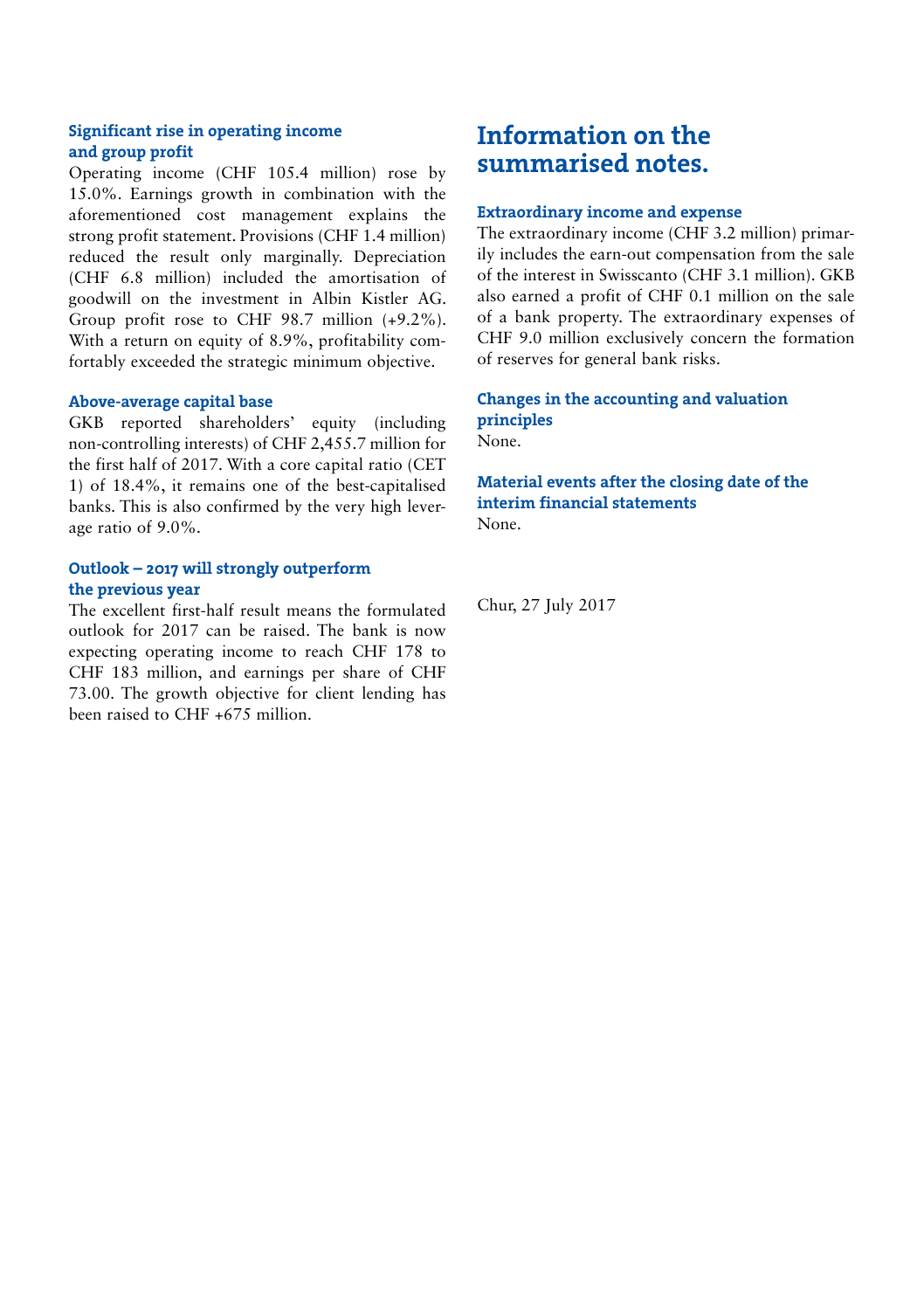## Group Balance Sheet.

|                                                                 | 30.06.2017 | 31.12.2016                |            |
|-----------------------------------------------------------------|------------|---------------------------|------------|
| <b>Assets</b>                                                   |            | in CHF 1,000 in CHF 1,000 | $+/-$ in % |
|                                                                 |            |                           |            |
| Liquid assets                                                   | 3,494,242  | 3,240,094                 | $+7.8$     |
| Amounts due from banks                                          | 611,277    | 789,812                   | $-22.6$    |
| Amounts due from customers                                      | 2,720,472  | 2,667,569                 | $+2.0$     |
| Mortgage loans                                                  | 15,847,660 | 15,378,711                | $+3.0$     |
| Trading portfolio assets                                        | 200        | 268                       | $-25.4$    |
| Positive replacement values of derivative financial instruments | 218,602    | 252,988                   | $-13.6$    |
| Financial investments                                           | 1,311,757  | 1,300,254                 | $+0.9$     |
| Accrued income and prepaid expenses                             | 36,232     | 25,821                    | $+40.3$    |
| Non-consolidated participations                                 | 26,760     | 26,065                    | $+2.7$     |
| Tangible fixed assets                                           | 117,548    | 115,946                   | $+1.4$     |
| Intangible assets                                               | 7,775      | 10,367                    | $-25.0$    |
| Other assets                                                    | 102,571    | 109,884                   | $-6.7$     |
| <b>Total assets</b>                                             | 24,495,096 | 23,917,779                | $+2.4$     |
| Total subordinated claims                                       | 10,000     | 10,000                    |            |

|                                                                 | 30.06.2017 | 31.12.2016                |          |
|-----------------------------------------------------------------|------------|---------------------------|----------|
| Liabilities                                                     |            | in CHF 1,000 in CHF 1,000 | +/– in % |
| Amounts due to banks                                            | 2,728,772  | 2,068,552                 | $+31.9$  |
| Liabilities from securities financing transactions              | 300,000    | 620,000                   | $-51.6$  |
| Amounts due in respect of customer deposits                     | 15,686,734 | 15,332,786                | $+2.3$   |
| Negative replacement values of derivative financial instruments | 124,251    | 30,808                    | $+303.3$ |
| Cash bonds                                                      | 22,849     | 26,252                    | $-13.0$  |
| Bond issues and central mortgage institution loans              | 3,029,420  | 3,268,415                 | $-7.3$   |
| Accrued expenses and deferred income                            | 77,243     | 77,687                    | $-0.6$   |
| Other liabilities                                               | 41,802     | 20,866                    | $+100.3$ |
| Provisions                                                      | 28,290     | 27,271                    | $+3.7$   |
| Reserves for general banking risks                              | 1,353,375  | 1,344,375                 | $+0.7$   |
| Bank's capital                                                  | 250,000    | 250,000                   |          |
| Capital reserves                                                | 49,204     | 49,044                    | $+0.3$   |
| Retained earnings reserves                                      | 697,859    | 628,938                   | $+11.0$  |
| Own shares                                                      | $-8,451$   | $-9,483$                  | $-10.9$  |
| Minority interests in equity                                    | 15,085     | 13,776                    | $+9.5$   |
| Consolidated profit                                             | 98,663     | 168,492                   |          |
| of which, minority interests in consolidated profit             | 1,549      | 2,371                     |          |
| <b>Total liabilities</b>                                        | 24,495,096 | 23,917,779                | $+2.4$   |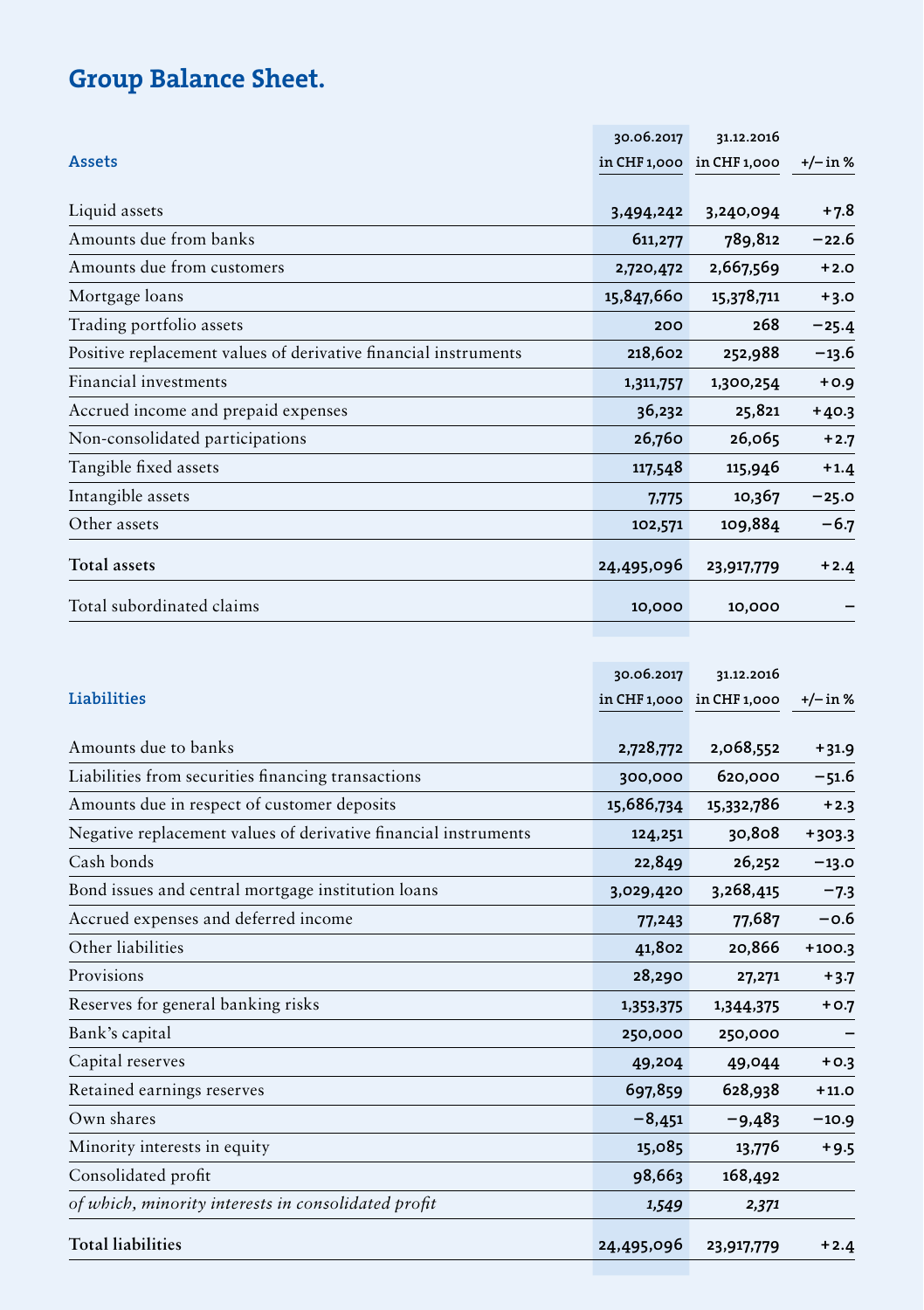## Consolidated Income Statement.

|                                                                                                                         |          | 1st half 2017 1st half 2016 |          |
|-------------------------------------------------------------------------------------------------------------------------|----------|-----------------------------|----------|
|                                                                                                                         |          | in CHF 1,000 in CHF 1,000   | +/– in % |
| Gross result from interest operations                                                                                   | 120,750  | 119,147                     | $+1.3$   |
| Changes in value adjustments for default risks and                                                                      |          |                             |          |
| losses from interest operations                                                                                         | 10,268   | 2,577                       | +298.4   |
| Net result from interest operations                                                                                     | 131,018  | 121,724                     | $+7.6$   |
| Result from commission business and services                                                                            | 46,515   | 44,581                      | $+4.3$   |
| Result from trading activities and the fair value option                                                                | 10,417   | 8,128                       | $+28.2$  |
| Other result from ordinary activities                                                                                   | 9,817    | 3,605                       | $+172.3$ |
| Operating income                                                                                                        | 197,767  | 178,038                     | $+11.1$  |
| Personnel expenses                                                                                                      | 55,187   | 55,396                      | $-0.4$   |
| General and administrative expenses                                                                                     | 27,452   | 26,829                      | $+2.3$   |
| Compensation for cantonal guarantee                                                                                     | 1,528    | 1,470                       | $+3.9$   |
| Operating expenses                                                                                                      | 84,167   | 83,695                      | $+0.6$   |
| Value adjustments on participations and depreciation and<br>amortisation of tangible fixed assets and intangible assets | 6,764    | 3,829                       | $+76.7$  |
| of which, goodwill depreciation                                                                                         | 2,592    |                             | $+100.0$ |
| Changes to provisions and other value adjustments, and losses                                                           | $-1,416$ | 1,166                       | $-221.4$ |
| Operating result                                                                                                        | 105,420  | 91,680                      | $+15.0$  |
| Extraordinary income                                                                                                    | 3,229    | 8,445                       | $-61.8$  |
| Extraordinary expenses                                                                                                  | 8        |                             | $+100.0$ |
| Changes in reserves for general banking risks                                                                           | $-9,000$ | $-9,000$                    |          |
| Taxes                                                                                                                   | 978      | 775                         | $+26.2$  |
| Consolidated profit                                                                                                     | 98,663   | 90,350                      | $+9.2$   |
| of which, minority interests in consolidated profit                                                                     | 1,549    | 1,263                       | $+22.6$  |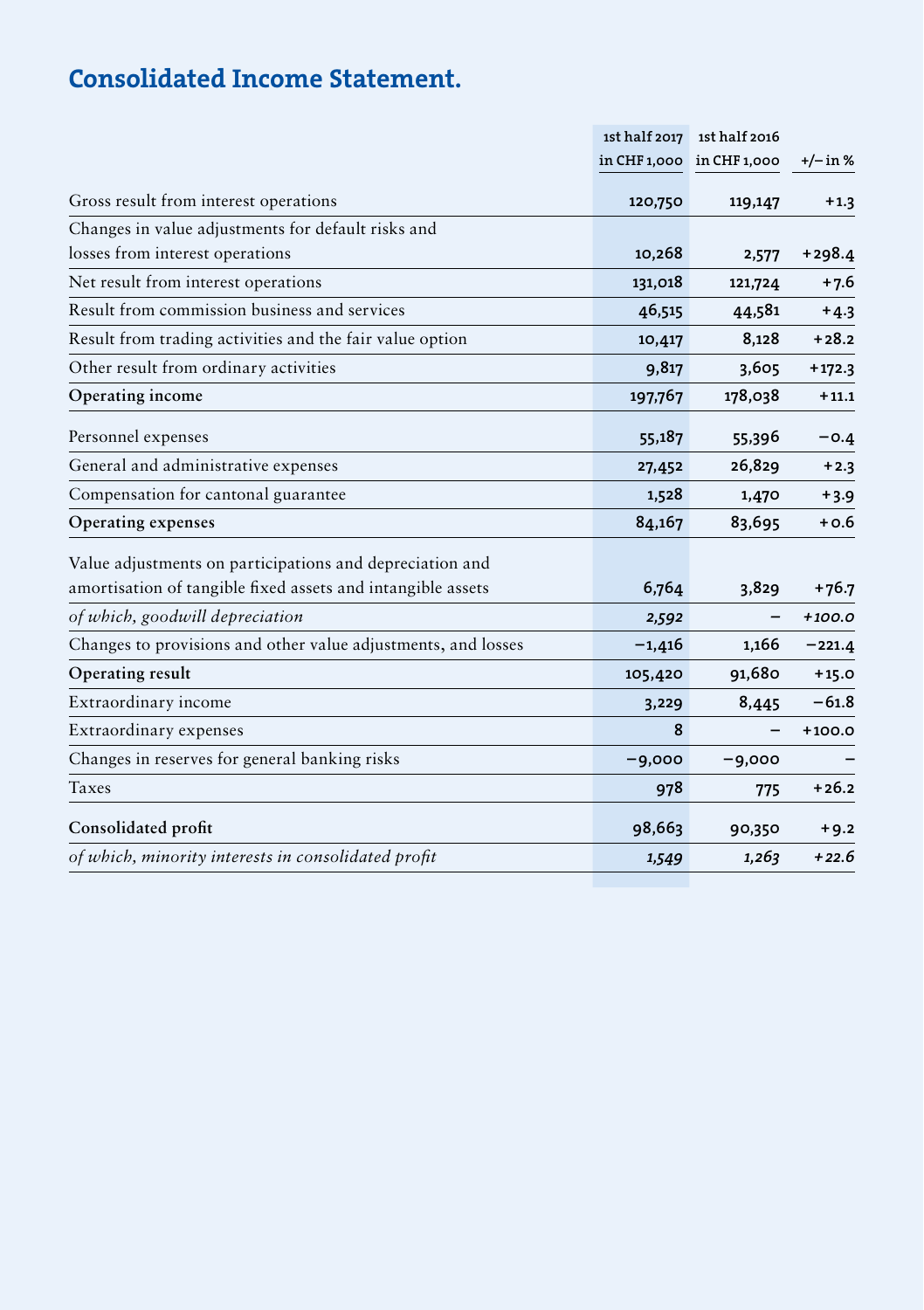## Statement of consolidated Equity Capital.

in CHF 1,000

|                                 | Bank's capital | Capital<br>reserves          | Retained<br>earnings<br>reserves | Unassigned<br>reserves for<br>general<br>banking risks | <b>Reserves</b><br>for general<br>banking risks<br>(earmarked) | Own shares                   | Minority<br>interests | Consoli-<br>dated<br>profit | Total     |
|---------------------------------|----------------|------------------------------|----------------------------------|--------------------------------------------------------|----------------------------------------------------------------|------------------------------|-----------------------|-----------------------------|-----------|
| Equity on 1.1.2017              | 250,000        | 49,044                       | 628,938                          | 1,330,449                                              | 13,926                                                         | $-9,483$                     | 13,776                | 168,492                     | 2,445,142 |
| Prior year's profit             |                |                              |                                  |                                                        |                                                                |                              |                       |                             |           |
| carried forward                 |                | $\qquad \qquad \blacksquare$ | 166,121                          |                                                        |                                                                |                              | 2,371                 | $-168,492$                  |           |
| Acquisition of own shares       | -              | $\overline{\phantom{0}}$     | -                                | -                                                      | $\qquad \qquad \blacksquare$                                   | $-2,111$                     |                       | -                           | $-2,111$  |
| Disposal of own shares          |                |                              |                                  |                                                        |                                                                | 3,143                        |                       |                             | 3,143     |
| Profit (loss) on disposal       |                |                              |                                  |                                                        |                                                                |                              |                       |                             |           |
| of own shares                   |                | $-45$                        |                                  |                                                        |                                                                |                              |                       |                             | $-45$     |
| Dividends and other             |                |                              |                                  |                                                        |                                                                |                              |                       |                             |           |
| distributions                   |                | 205                          | $-97,200$                        |                                                        |                                                                | $\qquad \qquad \blacksquare$ | $-1,063$              |                             | $-98,057$ |
| Other allocations to (transfers |                |                              |                                  |                                                        |                                                                |                              |                       |                             |           |
| from) the reserves for general  |                |                              |                                  |                                                        |                                                                |                              |                       |                             |           |
| banking risks                   |                |                              |                                  | 9,000                                                  |                                                                |                              |                       |                             | 9,000     |
| Consolidated profit             |                |                              |                                  | -                                                      |                                                                |                              | -                     | 98,663                      | 98,663    |
| Equity on 30.06.2017            | 250,000        | 49,204                       | 697,859                          | 1,339,449                                              | 13,926                                                         | $-8,451$                     | 15,085                | 98,663                      | 2,455,735 |
|                                 |                |                              |                                  |                                                        |                                                                |                              |                       |                             |           |